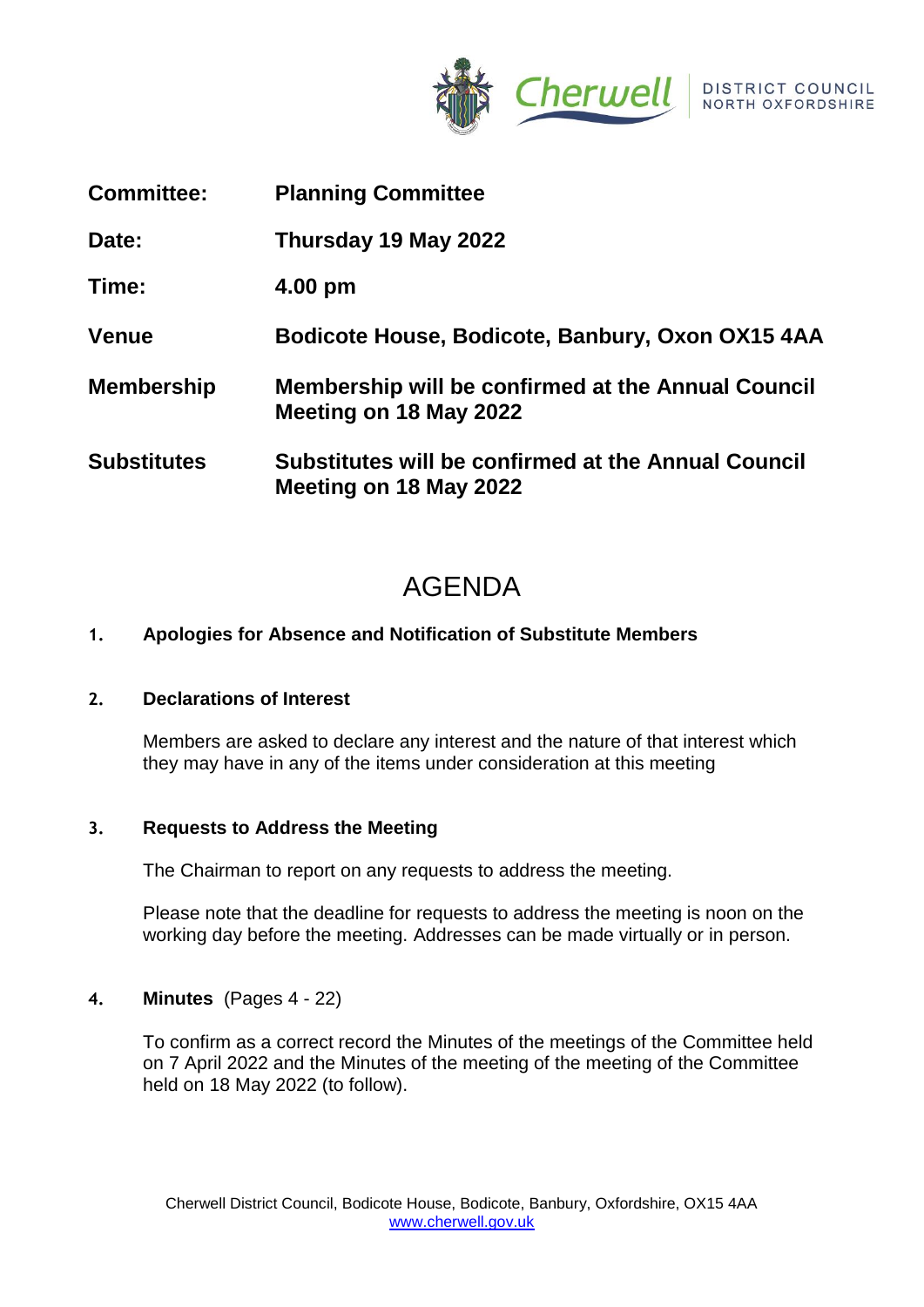## **5. Chairman's Announcements**

To receive communications from the Chairman.

## **6. Proposed Pre-Committee Site Visits (if any)**

The Committee to consider requests for and proposed pre-committee site visits.

Any requests or recommendations for site visits will be published with the written update.

## **7. Urgent Business**

The Chairman to advise whether they have agreed to any item of urgent business being admitted to the agenda.

## **Planning Applications**

- **8. Land West of Foxden Way, Great Bourton, OX17 1QY** (Pages 25 59) **21/00922/OUT**
- **9. Land North West of Launton Road Roundabout Adjoining Skimmingdish Lane, Caversfield** (Pages 60 - 91) **21/02286/F**
- **10. Os Parcels 6741 and 5426, West Cricket Field North, Wykham Lane, Bodicote**  (Pages 92 - 118) **21/03639/F**
- **11. Unit 5B, Oxford Technology Park, Langford Lane, Kidlington** (Pages 119 137) **21/03913/F**
- **12. Former Buzz Bingo, Bolton Road, Banbury, OX16 5UL** (Pages 138 160) **21/04202/F**
- **13. HM Prison Bullingdon, Patrick Haugh Road, Upper Arncott, Bicester, OX25 1PZ** (Pages 161 - 182) **21/04216/F**
- **14. 94 The Moors, Kidlington, Oxfordshire, OX5 2AG** (Pages 183 198)

**22/00539/F**

**15. 2, 4 and 6 Priory Mews, Old Place Yard, Bicester, OX26 6AU** (Pages 199 - 206) **22/00601/CDC**

## **Review and Monitoring Reports**

**16. Appeals Progress Report** (Pages 207 - 217)

Report of Assistant Director Planning and Development

#### **Purpose of report**